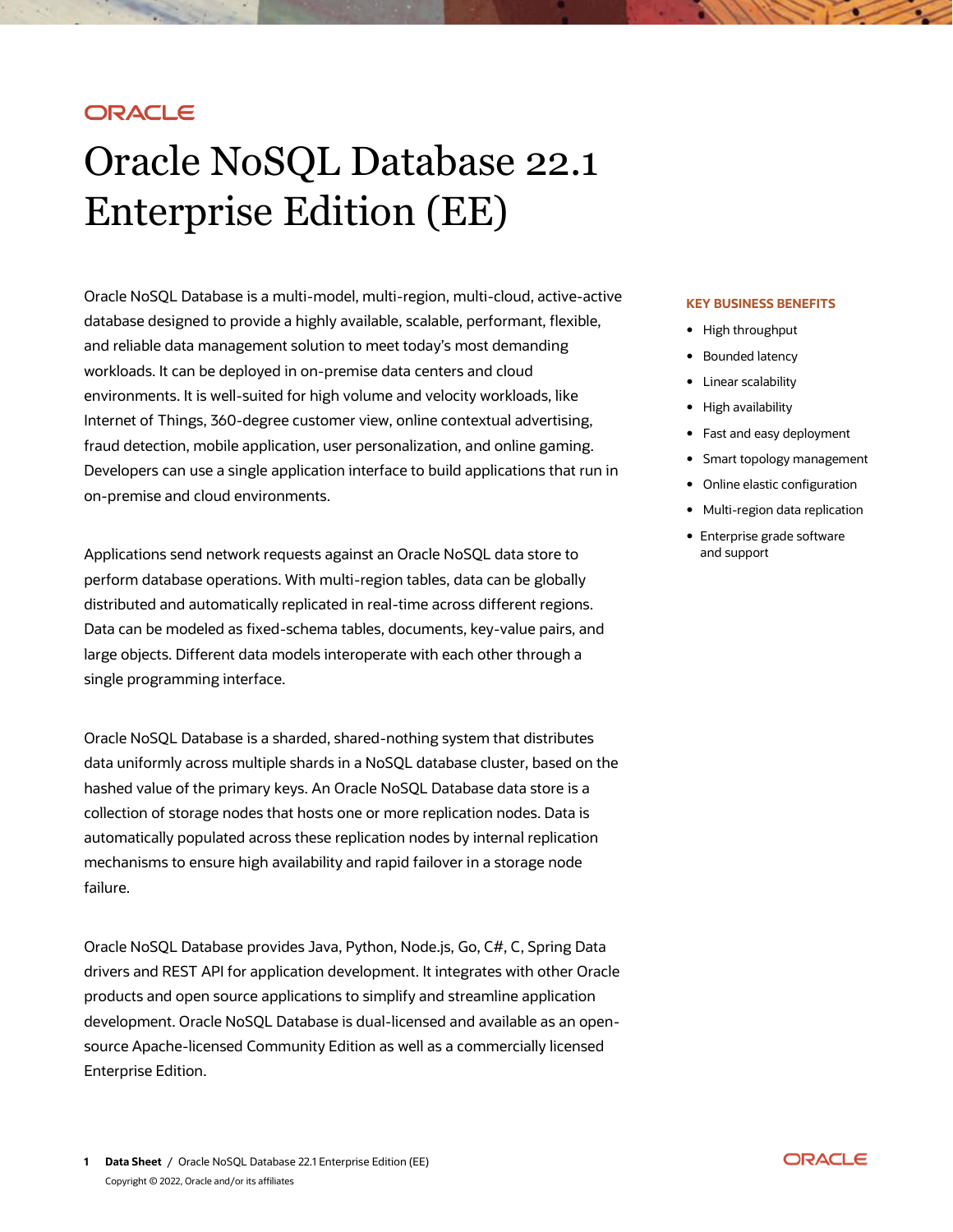## **Architecture**

Oracle NoSQL Database is built upon the proven Oracle Berkeley DB Java Edition high-availability storage engine, widely used in enterprises across industries.



A layer of services is implemented on top of the storage engine to provide a distributed database architecture. Oracle NoSQL Database is designed for enterprise applications requiring predictable low latency, on-demand scalability, data model flexibility, effortless operations.

## **High Availability and No Single Point of Failure**

Each shard in the Oracle NoSQL Database provides dynamically elected leader nodes (masters) and multi-replica database replication. Transactional data is delivered to all replica nodes in the shard with flexible durability policies per transaction. If the master replica node of a shard fails, a PAXOS-based automated failover election enables a new shard master with minimal effects to write latency. This allows for scalability, high availability, and low latency read and write operations.

#### **High Performance**

Oracle NoSQL Database is network topology and latency aware. The Oracle NoSQL Database Driver working in conjunction with a highly scalable, faulttolerant, high throughput storage engine enables a more granular distribution of resources and processing, which reduces the incidence of hot spots and provides excellent performance on commodity-based hardware.

## **Transparent Load Balancing**

The Oracle NoSQL Database Driver partitions the data in real time and evenly distributes it across the storage nodes. It is network topology and latency-aware, routing read and write operations to the most appropriate storage node to optimize load distribution and performance.

## **Configurable Smart Topology**

Administrators can specify the capacity available on a given storage node, allowing storage nodes with higher capacity to host multiple replication nodes. Once the NoSQL cluster knows about the capacity for the storage nodes in a configuration, it automatically allocates replication nodes intelligently. This

#### **KEY FEATURES**

- Multi-region Table
- KVLocal for edge computing
- Single common application programming interface
- Native JSON data type
- JSON data type queries with SQL
- Java, Python, Node.js, Go, C, C#, Spring Data Drivers
- Fast, index Btree storage
- Dynamic partitioning (sharding)
- Transparent load balancing
- Streaming Large Object support
- Multi data models
- GeoJSON support
- Secondary index support
- Streams support
- ACID compliant transactions
- Replication for HA, fault tolerance, failover, read scalability
- JMX for system monitoring
- Online rolling upgrade
- Easy data migration
- Efficient multi-zone support
- Data encryption using SSL
- Node level backup and restore
- Integrated with Apache Hadoop
- Secure full text search
- Aggregation
- Parent child joins
- Zone affinity
- Third party development tool and framework support

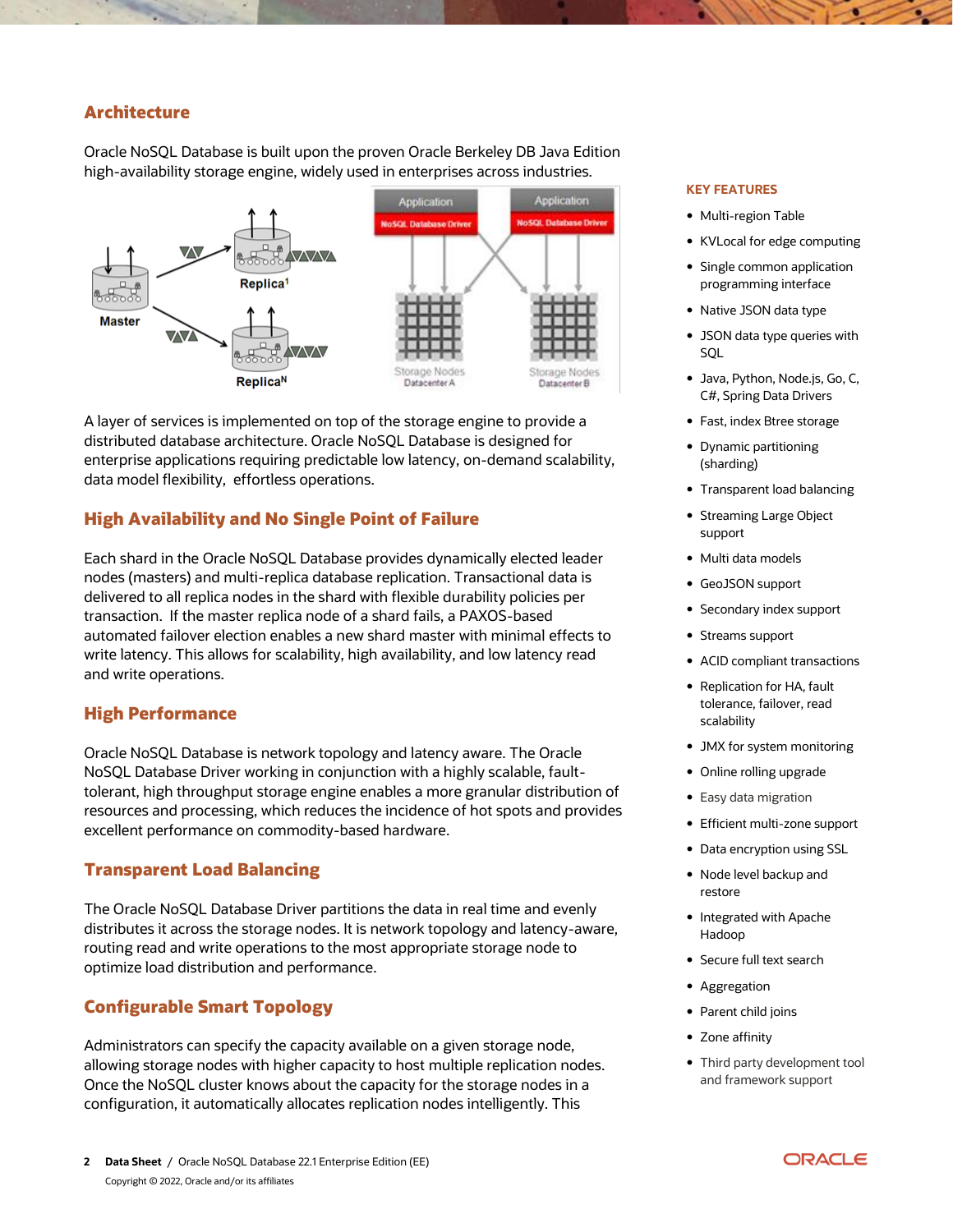results in better load balancing for the system, better use of system resources, minimizing system impact in the event of any storage node failure.

# **Elastic Configuration**

Oracle NoSQL Database includes a topology planning feature, with which an administrator can now modify the configuration of a NoSQL database while the database is still online. This allows administrators to:

- **Increase Data Distribution** by adding more shards in the cluster to achieve better write throughput.
- **Increase Replication Factor** by assigning additional replication nodes to each shard, increasing read throughput and system availability.
- **Rebalance Data Store** by modifying the capacity of a storage node(s). The system can be rebalanced, re-allocating replication nodes to the available storage nodes, as appropriate. The topology rebalance command allows administrators to move replication nodes and/or partitions from overutilized nodes onto underutilized storage nodes or vice versa.

# **Easy Administration and Enhanced System Monitoring**

Oracle NoSQL Database provides an administration service, which can be accessed from the command-line interface (CLI). This service supports core functionality such as configuring, starting, stopping, and monitoring a storage node without requiring manual effort with configuration files, shell scripts, or explicit database operations.

Administrators can deploy the Java Management Extensions (JMX) agents to monitor the cluster health. The agents poll information about the status, performance metrics, and operational parameters of the storage node and its managed services.

# **Arbiters**

An arbiter is deployed to reduce the hardware resource requirement in a cluster, achieving fewer replicas per shard. It does not store a copy of the data and cannot become a master but participate in elections to select a master.

# **Online Rolling Upgrade**

Administrators can perform rolling upgrades to all nodes in the Oracle NoSQL Database cluster while the database remains online and available to client applications.

# **Multi-Region Table**

Oracle NoSQL Database multi-region, active-active architecture enables the creation of Multi-Region Tables in geographically distributed NoSQL clusters, maintaining consistent data across. A Multi-Region Table is a global, logical table that is deployed and maintained in different regions. It is a read-anywhere and

#### **USE CASES**

- "Last mile" Big Data connectivity
- Click-through data capture
- High-throughput event processing
- Fraud detection
- Metadata storage
- Social Network data capture
- Online retail customer view
- Mobile application back end infrastructure
- Real-time sensor aggregation
- Network device monitoring and management
- Scalable authentication
- Content management
- Archiving

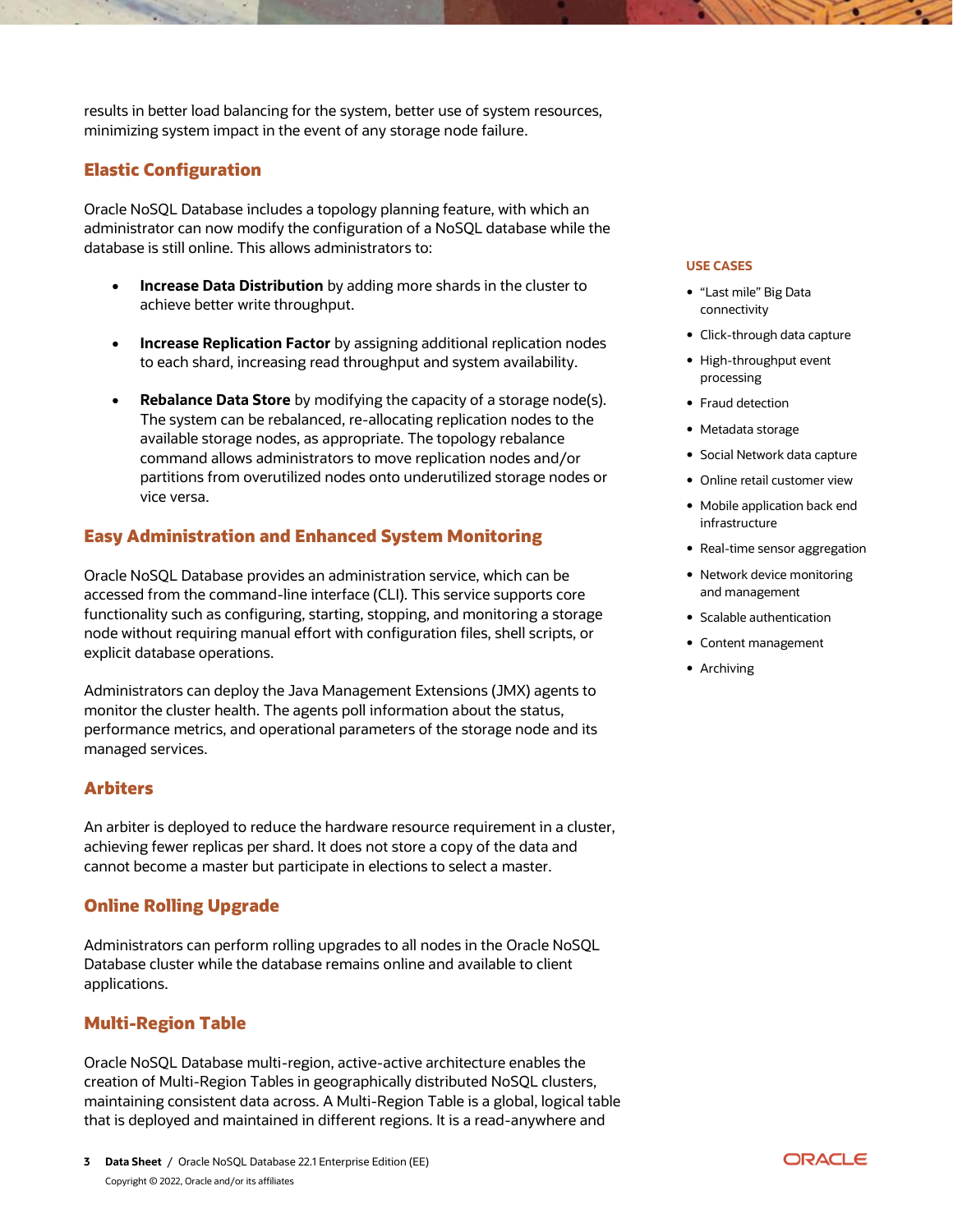write-anywhere table that lives in multiple regions. All Multi-Region Tables deployed in different regions are synchronized via NoSQL Streams. Each region's NoSQL cluster may have a different topology, different hardware configuration, different operations, and security management. Multi-Region Tables support CRDT in JSON document and fixed-schema data models for conflict-free data replication across regions.

# **Multi-Zone Deployment**

Oracle NoSQL Database supports the definition of multiple zones from within the topology deployment planner. It leverages the definition of these zones internally to intelligently allocate replication of processes and data, ensuring optimal reliability during hardware, network, and power-related failures.

There are two types of zones. Primary zones contain master or replica nodes connected by fast interconnects, serving write and read operations. These zones participate in master elections and commit acknowledgments. Secondary zones have replicas nodes only, providing low latency read access to data at a distant location or maintaining an extra copy of the data to increase redundancy. These zones can offload read-only workloads from primary zones for analytics, report generation, improving workload management.

Oracle NoSQL Database enables users to continue business operations in the event of zone failures. It also allows planned maintenance by taking one or more zones offline without impacting business operations. Additionally, with the zone affinity feature, it's possible to place master nodes in primary zones that are in close network proximity to the user applications, ensuring predictable write latencies.

# **Single Application Programming Interface**

HTTP proxy is a middle-tier component between the client applications and the NoSQL Database server. The HTTP protocols are identical for Oracle NoSQL Database on-premise and cloud service, allowing client applications to easily connect and move between both products. With a common application programming interface, developers can easily build applications that run and interoperate between the NoSQL on-premise server and cloud service.

# **Table Data Model**

A NoSQL table is a collection of record items with the same record type in a fixed schema data model, resembling the relational tables in RDBMS. Records are layered on top of the distributed key-value structure, inheriting all its advantages and simplifying application design by enabling seamless integration with familiar SQL-based applications.

## **Native JSON Data Type**

JSON data type stores schemaless data that does not conform to a rigid structure. Oracle NoSQL Database stores JSON documents in an internal binary (optimized) format that allows quick read access. Indexes can be created on any

#### **RELATED PRODUCTS**

The following Oracle products can be used in conjunction with Oracle NoSQL Database:

- Oracle Big Data Appliance
- Oracle Exadata
- Oracle Big Data SQL
- Oracle Berkeley DB
- Oracle SQL Developer
- Oracle Spatial and Graph

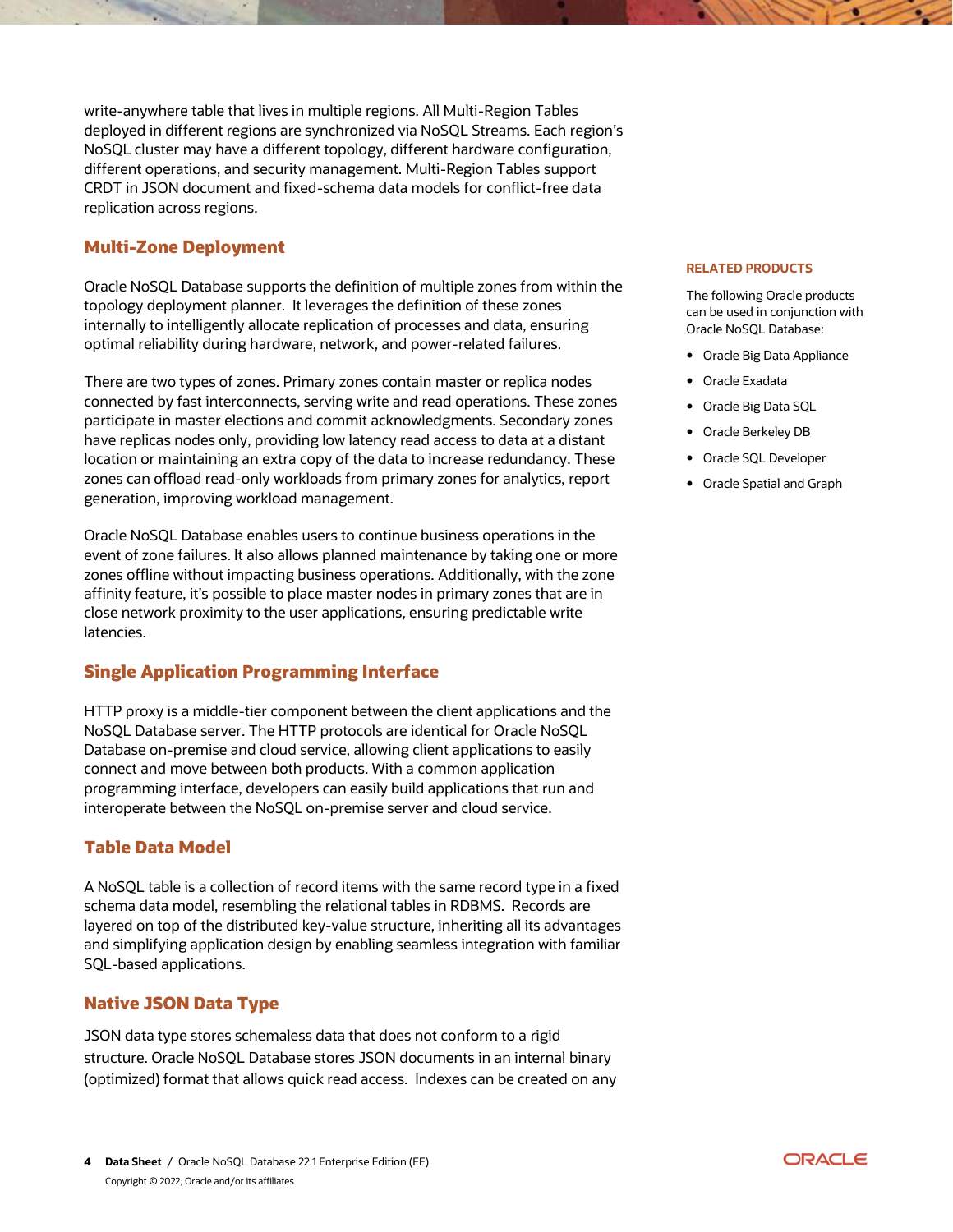JSON object, including the deeply nested objects, to efficiently search and access the document.

## **Secondary Indexes**

Secondary indexes offer an alternative way of retrieving table rows besides using primary keys. By creating a secondary index, queries can retrieve rows with different primary keys but share other characteristics. Oracle NoSQL Database supports rich secondary indexing capabilities, including indexing deeply nested arrays and maps, dramatically improve performance for queries.

# **SQL for NoSQL**

Developers can use the SQL-like interface to perform CRUD operations from a command-line interface, scripts, or SDKs. The interface supports flat relational data, hierarchical typed (schema-full) data, and schemaless JSON documents, handling multiple data models seamlessly. The SQL Path Expression enables navigating inside complex data structures and selecting their nested values using different step operations.

# **Partial JSON Document Update**

Developers can update (change, add, remove) a part of the JSON document. Such an update happens on the server side, eliminating the need for the readmodify-write cycle, which is atomic and thread-safe.

# **GeoJSON Support**

Data can be stored in GeoJSON format to represent geographical features, properties, and boundaries. Geometry types supported are Point, LineString, Polygon, MultiPoint, MultiLineString, MultiPolygon, and GeometryCollection. Search functions support queries on geographical data that have a relationship based on a specific geometry. Indexes can be created for optimal search performance.

## **Hierarchical Tables**

The NoSQL table hierarchy organizes tables in a parent-child relationship for storage efficiency in write-heavy workloads and fine-grained table access for security. It also enables joining the parent-child tables using the NESTED TABLES clause and LEFT OUTER JOIN, of which both are semantically equivalent. LEFT OUTER JOIN closely resembles the semantics used in relational database queries. Oracle NoSQL Database supports table hierarchy deployment in Multi-Region tables, ushering in a new application development paradigm.

# **Aggregation Functions**

Aggregate functions iterate over the data, evaluate an expression and aggregate the returned values into a single value. Supported functions are sum, count, avg, min, max.

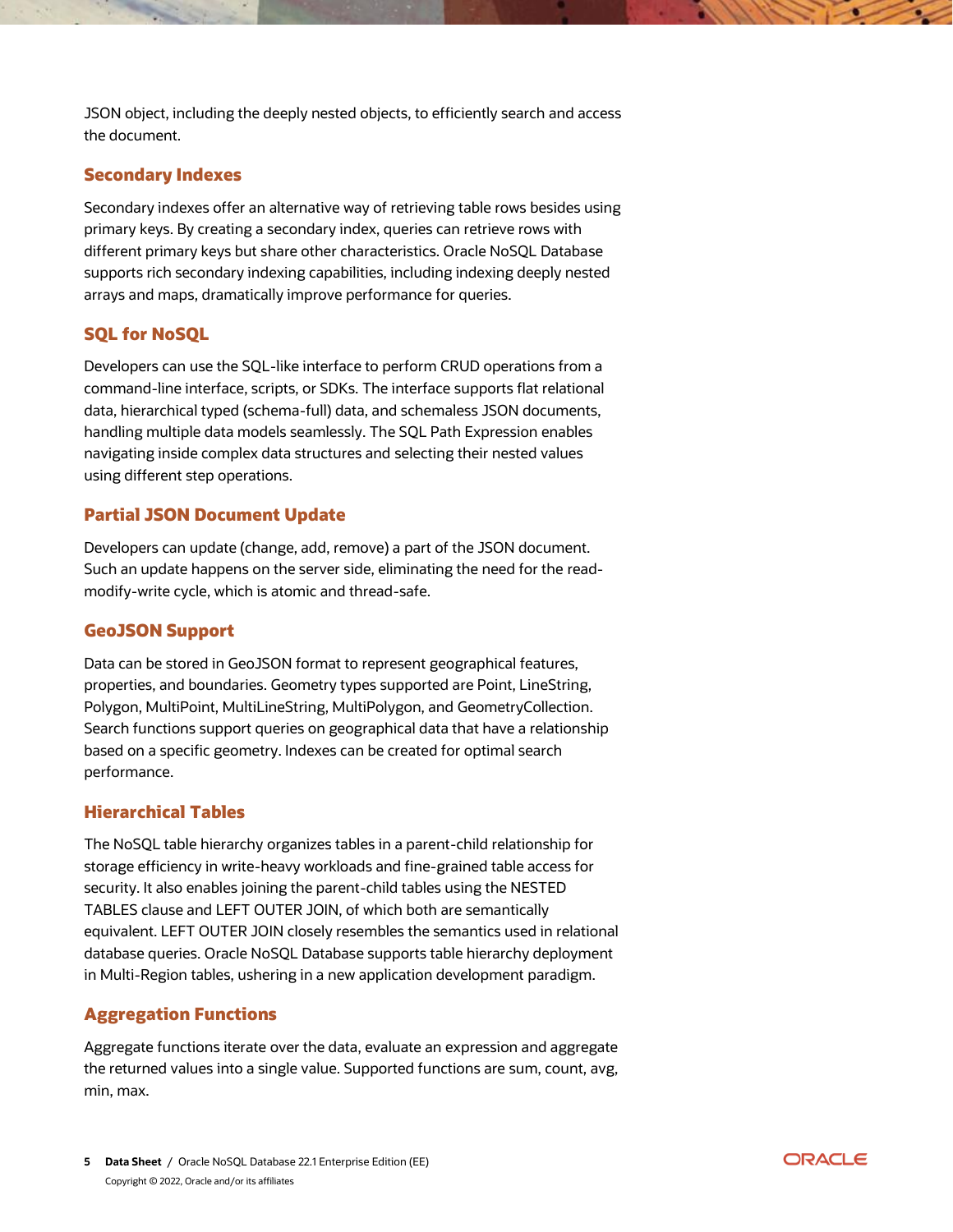# **Simple and Easy to Use APIs in Multiple Programming Languages**

Oracle NoSQL Database provides Java, Python, Node.js, Go, C, C#, and Spring Data drivers that allow developers to choose the right interface for their application development.

## **Full-Text Search**

Full-Text Search identifies natural-language documents that satisfy a query and optionally sorts the result by relevance. Oracle NoSQL Database integrates with the Elasticsearch engine to enable the full-text search capability.

## **Streams Processing**

Streams processing offers a notification service that enables users to subscribe to all logical changes (e.g., table row puts and deletes) in Oracle NoSQL Database. Applications can be alerted based on these changes, which allow for asynchronous monitoring of data changes.

#### **Time-To-Live**

Time-To-Live (TTL) is a mechanism that allows applications to keep data for a specific period of time and automatically remove it when it expires. TTL is expressed as the amount of time data is allowed to live in the store. Data reaching its expiration timeout value can no longer be retrieved and will not appear in any store statistics.

#### **Easy Data Migration**

Oracle NoSQL Database Migrator offers an effortless way to migrate data between Oracle NoSQL Database products or other products such as OCI Object Storage and third-party NoSQL databases. Database Migrator exports data from the selected source and imports data into the sink, supporting documents and tables migrations. Users can transform the data by specifying one or more rules during the migration. The migrator also supports the Apache Parquet format, an open-source, column-based data file format.

## **Analytics Integrator**

Oracle NoSQL Database Analytics Integrator copies data stored in a NoSQL Database Cloud Service table to a table created in Oracle Autonomous Data Warehouse (ADW) in which analytics can be performed. With data stored in ADW, analytics can also be performed in Oracle Analytics Cloud or Oracle Analytics Server. Oracle NoSQL Database Analytics Integrator automatically copies data to OCI Object Storage and later uploads it to ADW.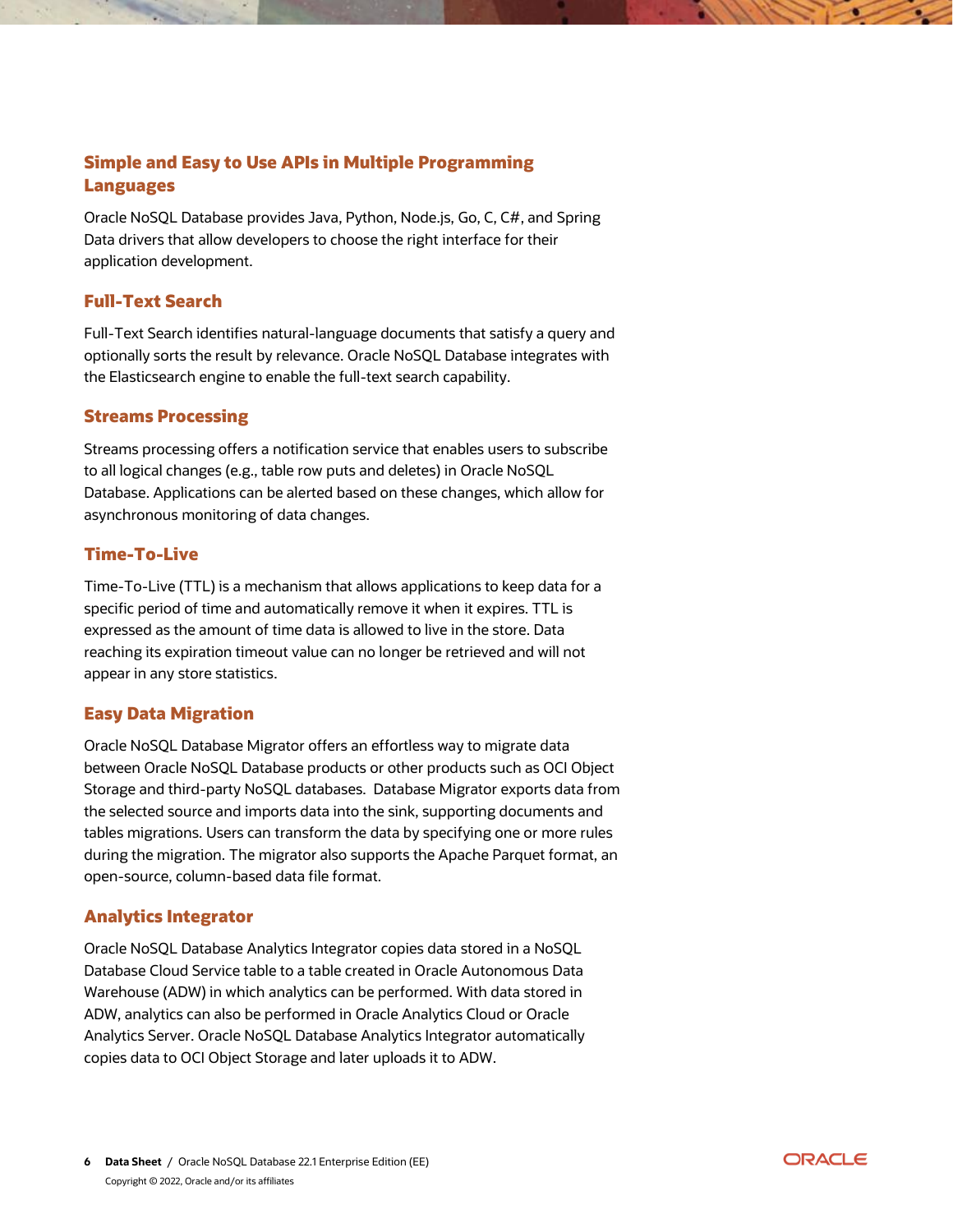## **Integration with Oracle Database External Tables**

Oracle NoSQL Database can be accessed using Oracle Database's External Tables feature. Users' data remains in Oracle NoSQL Database. This capability enables applications to access data in external sources as if it were in a table in Oracle Database.

#### **Integration with Apache Hive**

Oracle NoSQL Database provides a set of interfaces and classes that satisfy the Hive programming model, which can be used to query data stored in Oracle NoSQL Database. Such integration enables running Hadoop MapReduce jobs against data stored in Oracle NoSQL Database.

#### **Integration with Other Oracle Products**

The integration of Oracle SQL Developer enables viewing (Read-only) the data stored in Oracle NoSQL Database.

The integration of Oracle Event Processing provides read access to Oracle NoSQL Database via the Oracle NoSQL Database cartridge. Once the cartridge is configured, CQL queries can be used to query the data.

The integration of Oracle Semantic Graph is enabled through a Jena Adapter for Oracle NoSQL Database to store large volumes of RDF data (as triplets/quadruplets). This adapter enables fast access to graph data stored in Oracle NoSQL Database via SPARQL queries.

The integration of Oracle Coherence allows Oracle NoSQL Database to be used as a cache for Oracle Coherence applications. It allows applications to access cached data from Oracle NoSQL Database directly.

## **Large Object Support**

Oracle NoSQL Database provides an interface you can use to read and write Large Objects (LOBs) such as audio and video files. A LOB is stored as a sequence of chunks whose sizes are optimized for the underlying storage system. The system chooses individual chunk sizes based on its knowledge of the underlying storage architecture and hardware.

#### **Enterprise Security**

OS-independent, cluster-wide password-based user authentication and Oracle Wallet integration enable greater protection from unauthorized access to sensitive data. Session-level Secure Sockets Layer (SSL) encryption and network port restrictions deliver greater protection from network intrusion. Oracle NoSQL Database also supports integration with Kerberos as an external authentication service, allowing easy integration with customers' existing applications which Kerberos already protects.